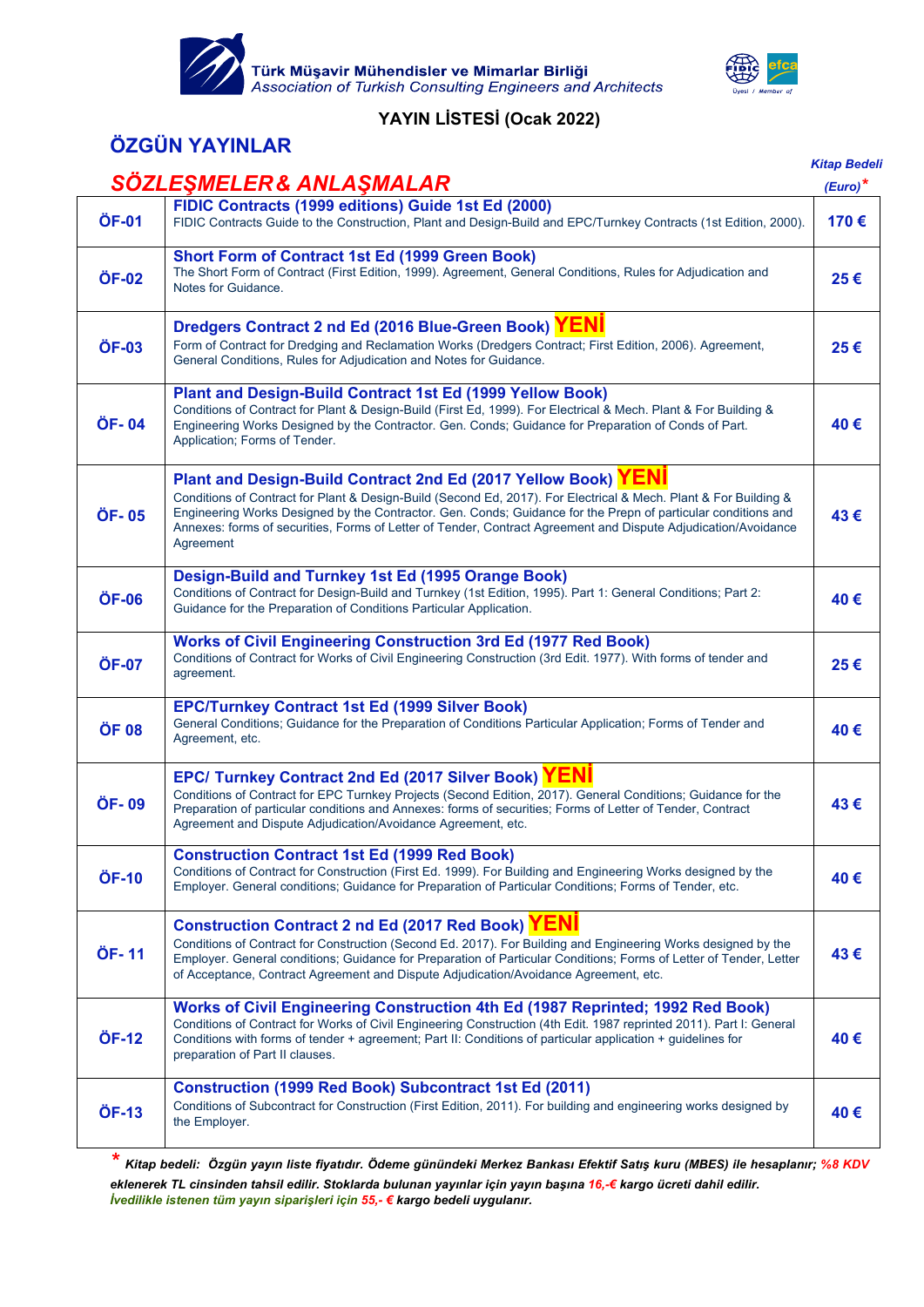



# *Kitap Bedeli*

|              | SÖZLEŞMELER & ANLAŞMALAR (devamı)                                                                                                                                                                                                                                                                                                                                  | $(Euro)^*$ |
|--------------|--------------------------------------------------------------------------------------------------------------------------------------------------------------------------------------------------------------------------------------------------------------------------------------------------------------------------------------------------------------------|------------|
| ÖF-14        | <b>Understanding the FIDIC Red Book</b><br>Understanding the FIDIC Red Book, a clause-by-clause commentary, 2nd Edition by J. Glover and S. Hughes                                                                                                                                                                                                                 | 370€       |
| ÖF 15        | <b>Electrical and Mechanical Works 3rd Ed (1987 Yellow Book)</b><br>Conditions of Contract for Electrical and Mechanical Works (3rd Edition, 1987; Reprinted 1988).                                                                                                                                                                                                | 40€        |
| ÖF-16        | EIC Contractors Guide to the FIDIC Plant Contract (1999 Yellow Book) 2003<br>European International Contractors (EIC) Contractors Guide to the FIDIC Conditions of Contract for Plant and<br>Design-Build (The New EIC Yellow Book Guide), 2003.                                                                                                                   | 40€        |
| ÖF-17        | EIC Contractors Guide to the FIDIC EPC/Turnkey Contract (1999 Silver Book) 2nd Ed<br>2003<br>European International Contractors (EIC) Contractors Guide to the FIDIC Conditions of Contract for EPC/Turnkey<br>Projects (The EIC Silver Book Guide), 2nd Edition, 2003.                                                                                            | 40€        |
| ÖF-18        | EIC Contractors Guide to the FIDIC Construction Contract (1999 Red Book) 2001<br>European International Contractors (EIC) Contractors Guide to the FIDIC Conditions of Contract for Construction<br>(The New EIC Red Book Guide), 2001                                                                                                                             | 40€        |
| ÖF-19        | EIC White Book on BOT/PPP (2003)<br>European International Contractors (EIC) White Book on BOT/PPP, 2003.                                                                                                                                                                                                                                                          | 40€        |
| ÖF-20        | EIC Contractors Guide to the FIDIC Design, Build and Operate Contract (2008 Gold<br><b>Book Guide) 2009</b><br>European International Contractors (EIC) Contractors Guide to the FIDIC Conditions of Contract for Design, Build<br>and Operate Projects (The Gold Book Guide), 2009.                                                                               | 40€        |
| ÖF-21        | EIC Contractors Guide to the MDB Harmonised Edition (June 2010) The Pink Book<br><b>Guide</b><br>European International Contractors (EIC) Contractors Guide to the Harmonised Edition of the FIDIC Conditions of<br>Contract for Construction (June 2010)                                                                                                          | 40€        |
| ÖF-22        | <b>Construction Contract MDB Harmonised Ed (Version 3: June 2010 Harmonised</b><br><b>Red Book)</b><br>Conditions of Contract for Construction (Multilateral Development Bank Harmonised Harmonised Ed. Version 3:<br>June 2010). For Building and Engineering Works designed by the Employer. General Conditions; Particular<br>Conditions; Forms of Tender, etc. | 25€        |
| <b>ÖF-23</b> | <b>DBO Contract 1st Ed (2008 Gold Book)</b><br>Conditions of Contract for Design, Build and Operate Projects (1st Ed, 2008). General Conditions; Particular<br>Conditions Part A - Contract Data.                                                                                                                                                                  | 40€        |
| ÖF-24        | DBO (2008 Gold Book) Contract Guide 1st Edition 2011<br>Contract Guide for the FIDIC Conditions of Contract for Design, Build and Operate Proj. (2008 Gold Book; 1st Ed)                                                                                                                                                                                           | $60 \in$   |
| ÖF-25        | <b>Risk and Insurance in Construction 2nd Ed (2008)</b><br>Risk and Insurance in Construction (2nd Edition, 2008) by Nael G. Bunni                                                                                                                                                                                                                                 | 180€       |
| ÖF-26        | White Book Guide with other Notes on Documents for Consultancy Agreements<br>(2nd Ed, 2001).                                                                                                                                                                                                                                                                       | 80€        |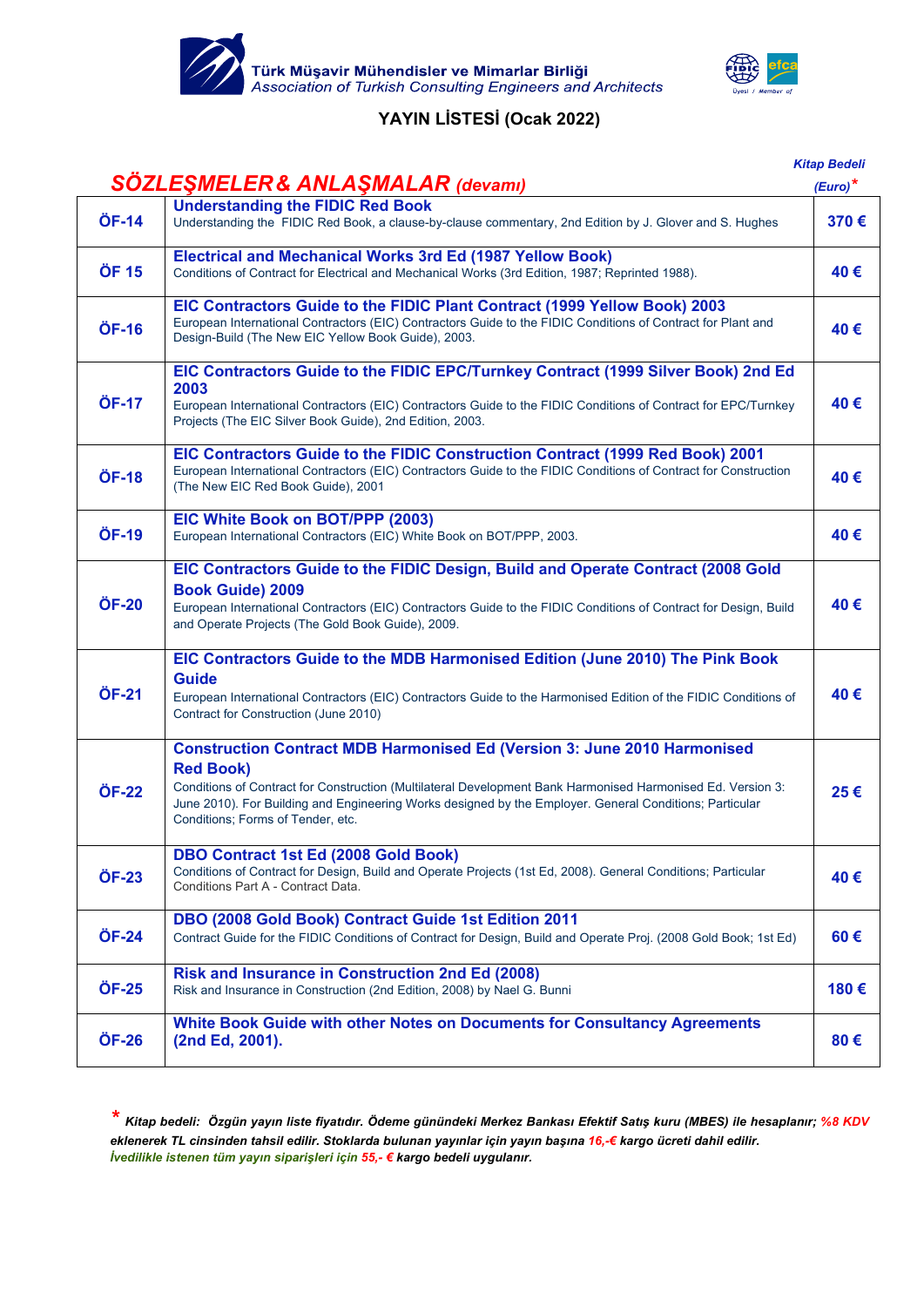



# *Kitap Bedeli SÖZLEŞMELER& ANLAŞMALAR (devamı) (Euro)\** **ÖF-27 Client-Consultant Model Services Agreement (White Book) 3rd Ed, 1998. 25 € ÖF-28 Client/Consultant Model Services Agreement (White Book) 4th Ed, 2006. 25 € ÖF-29 Client/Consultant Model Services Agreement 5th Ed (2017 White Book) YENİ 25 € ÖF-30 Model Representative Agreement (1st Edition 2013) 40 € ÖF-31 Model Joint Venture (Consortium) Agreement 2nd Edition (2017) YENİ 25 € ÖF-32 Sub-Consultancy Agreement 2nd Edition (2017) YENİ 25 € ÖF-33 Standard Prequalification Form 3rd Ed (2008)**  Standard Prequalification Form for Contractors (3rd Edition, 2008), Including guidance and sample forms. **25 € ÖF-34 FIDIC Procurement Procedures Guide 1st Ed (2011)** The guide to the procurement of engineering projects, freshly published! For prospective employers, consulting **120 €**<br>engineers, contractors, lawyers and many others. **ÖF-62 Conditions of Contract for Underground Works (2019 Emerald Book) YENİ 43 €**

#### *Kitap Bedeli*

|       | KALÍTE & RÍSK YÖNETÍMÍ                                                                                                                                                                                                                                             | $(Euro)^*$ |
|-------|--------------------------------------------------------------------------------------------------------------------------------------------------------------------------------------------------------------------------------------------------------------------|------------|
| ÖF-35 | ISO 9001:2000 Quality Management Interpretive Guide 1st Ed (2001)<br>A quide to the interpretation and application of the ISO 9001:2001 Standard for the consulting engineering industry<br>(1st Edition, 2001).                                                   | 20€        |
| ÖF-36 | ISO 9001:2015 Interpretation and Application Guide 1 st Ed (2017) YENI                                                                                                                                                                                             | 20€        |
| ÖF-37 | <b>Quality Management Training Kit 1st Ed (2001)</b><br>Quality management in the consulting engineering industry training kit (1st EDITION, 2001)                                                                                                                 | 15€        |
| ÖF-38 | Integrity Management System (FIMS) Guidelines 1st Ed (2011) Part1,<br>FIDIC Guidelines for Integrity Management (FIM) in the consulting industry (First Edition 2011), Part 1- Policies and<br>principles: describes the FIDIC Integrity Management System (FIMS). | 20€        |
| ÖF-39 | Guidelines For Integrity Management System The Consulting Industrty 1 st Ed (2015)<br>Part 2.<br>Guidelines for Integrity Management System in the Consulting Industry 1st Ed (2015) Part 2, FIMS Procedures                                                       | 20€        |
| ÖF-40 | <b>Risk Management - A Short Guide</b><br>A short quide to five key areas of risk in consultant's appointments.                                                                                                                                                    | 15€        |
| ÖF-41 | Insurance of large civil engineering projects (2004)<br>Insurance of Large Civil Engineering projects (2004), including the 1997 Progress Report and Update and the 2004<br>Update                                                                                 | 50€        |
| ÖF-42 | Professional indemnity insurance and project risk (2004)<br>Professional indemnity insurance and the insurance of project risk, 2004                                                                                                                               | 25€        |
| ÖF-43 | <b>Quality Based Selection (QBS) Guidelines (2011)</b><br>Quality Based Selection (QBS) Guidelines (2011) brochure.                                                                                                                                                | 20€        |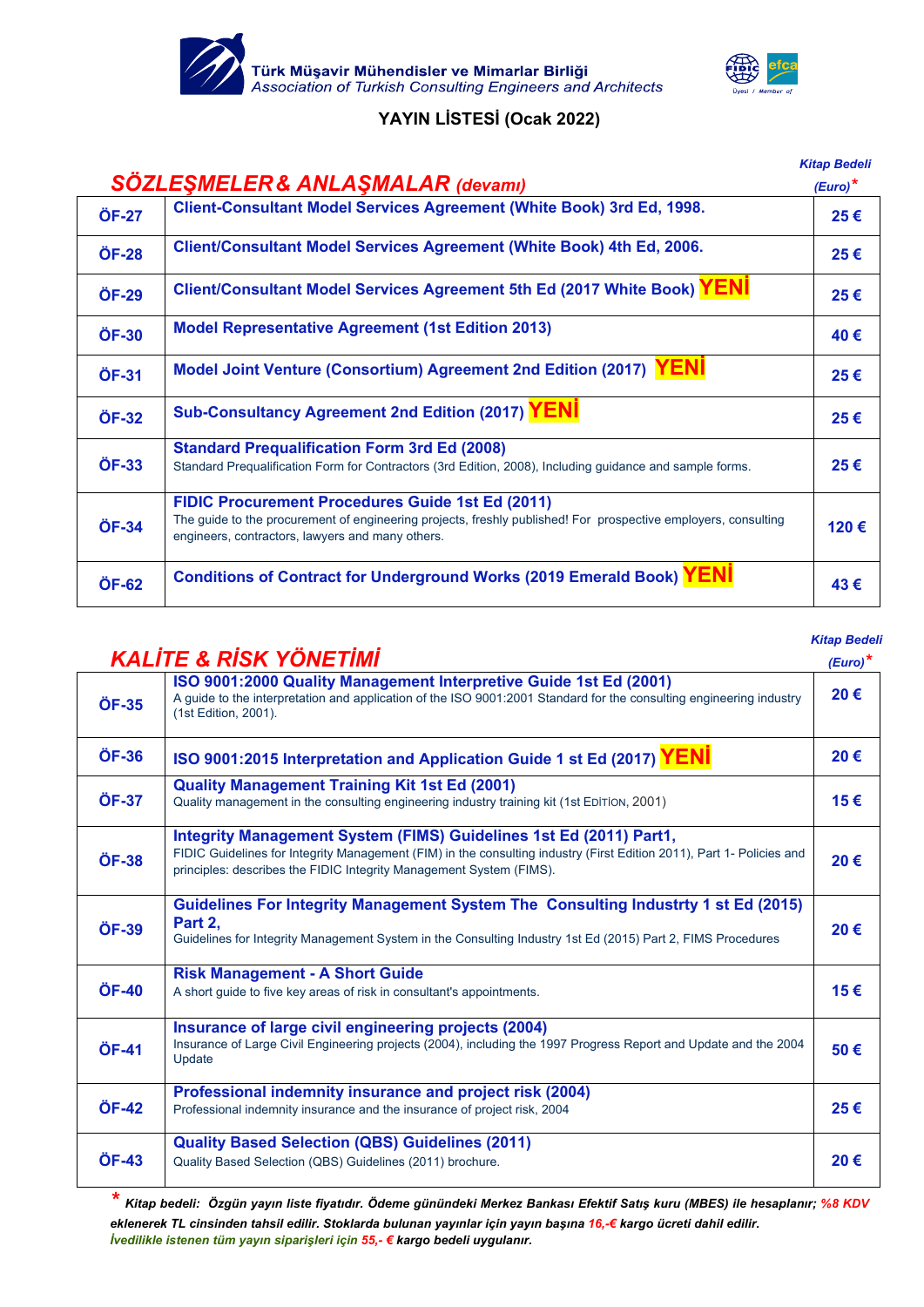



# *SÜRDÜRÜLEBİLİRLİK*

| <b>ÖF-44</b> | The Project Sustainability Logbook - 1 st Edition 2013                                                                                                                  | 15€ |
|--------------|-------------------------------------------------------------------------------------------------------------------------------------------------------------------------|-----|
| ÖF-45        | <b>Project Sustainability Management - Applications Manual 2nd Ed 2013</b>                                                                                              | 20€ |
| ÖF-46        | <b>Rethink Cities - White Paper 2013</b><br>A FDIC/EFCA White Paper on sustainable urban development through a holistic approach: cooperation, systems<br>and synergies | 20€ |
| <b>ÖF-47</b> | Stade Of The World Report 2012: Sustainable Infrastructure                                                                                                              | 25€ |
| <b>ÖF-48</b> | <b>Stade Of The World Report 2015: Water Challenges</b>                                                                                                                 | 25€ |
| ÖF-49        | <b>Project Sustainability Management Guidelines</b>                                                                                                                     | 25€ |

 *Kitap Bedeli* 

|       | <b>TAVSIYE YAYINLAR</b>                                                                                                                                                                                                                    | $(Euro)^*$ |
|-------|--------------------------------------------------------------------------------------------------------------------------------------------------------------------------------------------------------------------------------------------|------------|
| ÖF-50 | <b>Construction Claims &amp; Responses - effective writing &amp; presentation</b><br>Construction Claims & Responses - effective writing & presentation, by Andy Hewitt (1st ed 2011)                                                      | 71€        |
| ÖF-51 | Selection of Consultant 2nd Ed (2013)                                                                                                                                                                                                      | 20€        |
| ÖF-52 | <b>Capacity building (2001)</b><br>Building the capacity of the industry (2001) with five inserts                                                                                                                                          | 15€        |
| ÖF-53 | <b>FIDIC Capacity building (2011)</b><br>A Major role for FIDIC in the Consulting Engineering Industry                                                                                                                                     | 15€        |
| ÖF-54 | <b>FIDIC - A Guide for Practitioners</b><br>FIDIC - A Guide for Practitioners by Axel-Volkmar Jaeger and Götz-Sebastian Hök                                                                                                                | 130€       |
| ÖF-55 | FIDIC Guide To Practice, The Business of a Professional Services Firm. 2015 Edition                                                                                                                                                        | 115€       |
| ÖF-56 | Definition of Services Guidelines (Civil Works) 2016 YENI                                                                                                                                                                                  | 25€        |
| ÖF-57 | <b>Business Integrity Management System (BIMS) Training Manual 1 St Ed (2002)</b><br>FIDIC Business Integrity Management System (BIMS) Training Manual (1st Edition, 2002).                                                                | 20€        |
| ÖF-58 | <b>EMS (Environmental Management System) Training Resource Kit: Executive</b><br><b>Summary</b><br>Executive Summary to the Industry UNEP-ICC-FIDIC Environmental Management System (EMS): A Resource<br>Training Kit (2nd Edition, 2001). | 20€        |
| ÖF-59 | <b>Definition of Services Guidelines (Building Construction) 2009</b><br>Containining examples of Detailed Task Descriptions and Sample Coordination Checklists.                                                                           | 25€        |
| ÖF-60 | <b>Operation Maintenance and Training Guidelines (1991 OMT)</b>                                                                                                                                                                            | 20€        |

## *EFCA YAYINLARI*

| ÖE-61 | <b>Project Financing: Sustainable Solutions</b><br>Sustainable solutions for project financing: an EFCA-FIDIC Report (2001) | 20€ |
|-------|-----------------------------------------------------------------------------------------------------------------------------|-----|
|-------|-----------------------------------------------------------------------------------------------------------------------------|-----|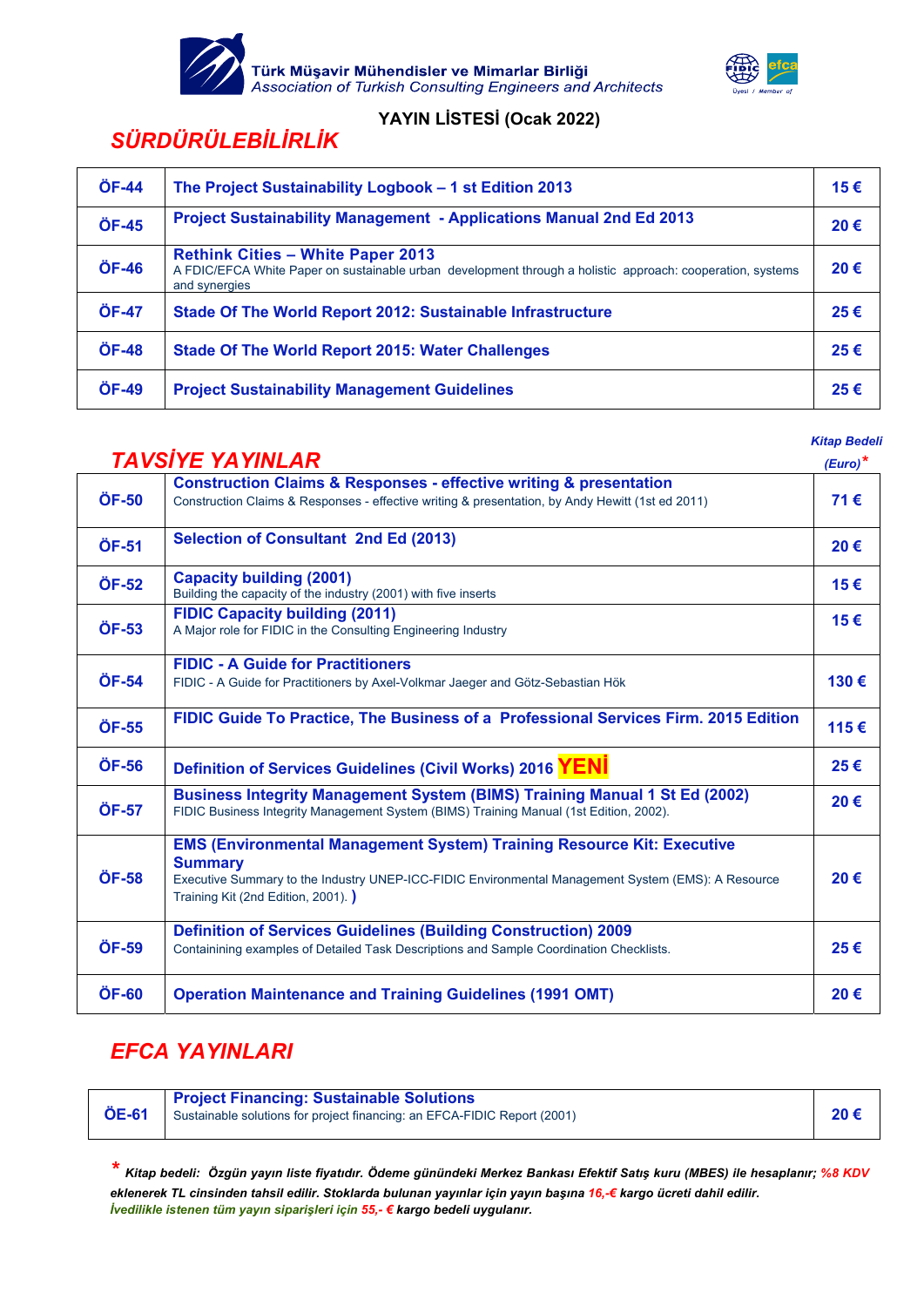

Türk Müşavir Mühendisler ve Mimarlar Birliği<br>Association of Turkish Consulting Engineers and Architects



## **YAYIN LİSTESİ (Ocak 2022)**

# *ÇEVİRİ YAYINLAR* **Kitap Bedeli**

 $\Gamma$ 

|                                                                                                                                                                                                                                                                                                                                                   | <b>Kitap Bedeli</b> |
|---------------------------------------------------------------------------------------------------------------------------------------------------------------------------------------------------------------------------------------------------------------------------------------------------------------------------------------------------|---------------------|
| <b>CEVIRI YAYINLAR</b>                                                                                                                                                                                                                                                                                                                            | $(TL + %8 KDV)$     |
| and the contract of the contract of the contract of the contract of the contract of the contract of the contract of the contract of the contract of the contract of the contract of the contract of the contract of the contra<br>the contract of the contract of the contract of the contract of the contract of the contract of the contract of | - - -               |

| <b>CF-12</b> | İnşaat İşleri İdari Şartnamesi (Kırmızı Kitap) 1. Baskı-1999<br>Bölüm 1: Genel Şartlar, Bölüm 2: Özel Şartların Hazırlanmasına Yönelik Rehber, Bölüm 3: Teklif mektubu,<br>sözleşme anlaşmaları ve uyuşmazlık çözüm anlaşması formları                                                         | $250 -$<br>+ KDV  |
|--------------|------------------------------------------------------------------------------------------------------------------------------------------------------------------------------------------------------------------------------------------------------------------------------------------------|-------------------|
| <b>CF-13</b> | Tesis ve Tasarla-Yap Modeli İnşaat İşleri İdari Şartnamesi (Sarı Kitap) 1. Baskı-1999<br>Bölüm 1: Genel Şartlar, Bölüm 2: Özel Şartların Hazırlanmasına Yönelik Rehber, Bölüm 3: Teklif mektubu,<br>sözleşme anlaşmaları ve uyuşmazlık çözüm anlaşması formları <b>YENİ</b>                    | $250 -$<br>+ KDV  |
| <b>CF-14</b> | Mühendislik-Tedarik-Yapım (MTY) / Anahtar Teslimi Projelerin Sözleşme Şartları<br>(Kurşuni Kitap) 1. Baskı-1999 YENI<br>Bölüm 1: Genel Şartlar, Bölüm 2: Özel Şartların Hazırlanmasına Yönelik Rehber, Bölüm 3: Teklif mektubu,<br>sözleşme anlaşmaları ve uyuşmazlık çözüm anlaşması formları | $250,-$<br>+ KDV  |
| <b>CF-15</b> | Kısa Sözleşme Formu (Yeşil Kitap) 1. Baskı-1999 YENI<br>Bölüm 1: Anlaşma, Genel Şartlar, uyuşmazlık çözüm kuralları, yol gösterici bilgiler                                                                                                                                                    | $210,-$<br>+ KDV  |
| <b>CF-01</b> | İşveren-Müşavir Arasında Yapılacak Tip Hizmet Sözleşmesi (Beyaz Kitap)<br>3. Baskı-1998<br>Bölüm1: Standard Hükümler, Bölüm2: Özel Hükümler, Ekler                                                                                                                                             | $150,-$<br>+ KDV  |
| <b>CF-02</b> | Ortak Girişim Tip Sözleşmesi (Mavi Kitap) 1. Baskı - 1992                                                                                                                                                                                                                                      | $120,-$<br>+ KDV  |
| <b>CF-03</b> | Alt Müşavirlik Tip Sözleşmesi (Yeşil Kitap) 1. Baskı - 1992                                                                                                                                                                                                                                    | $120,-$<br>+ KDV  |
| <b>CF-04</b> | Tasarım-Yapım ve Anahtar Teslimi Sözleşmelerinin İdari Şartnamesi (Turuncu Kitap)<br>1. Baskı - 1995<br>Bölüm 1: Genel Şartlar, Bölüm2: Belli bir konudaki başvurulara ilişkin şartların hazırlanmasında yararlanılacak<br>kılavuz, Teklif ve Anlaşma Örnekleri                                | $210,-$<br>+ KDV  |
| <b>CF-05</b> | Elektrik ve Makina İşleri İdari Şartnamesi (Sarı Kitap) 3. Baskı - 1987                                                                                                                                                                                                                        | $150,-$<br>+ KDV  |
| <b>CF-06</b> | Elektrik ve Makina İşleri İdari Şartnamesi Eki (Sarı Kitap Eki) 1. Baskı-1987<br>Uyuşmazlıkları Sonuçlandırma Kurulu                                                                                                                                                                           | $120,-$<br>+ KDV  |
| <b>CF-07</b> | İnşaat İşleri İdari Şartnamesi (Kırmızı Kitap) 4. Baskı<br>Bölüm 1: Genel İdari Şartname, Bölüm2:Özel İdari Şartname ve Hazırlama İlkeleri                                                                                                                                                     | $150,-$<br>+ KDV  |
| <b>CF-08</b> | İnşaat İşleri İdari Şartnamesi Eki (Kırmızı Kitap Eki)<br>Bölüm A: Uyuşmazlıkları Sonuçlandırma Kurulu, Bölüm B: Götürü Esaslı Ödemeler, Bölüm C: Ödeme Onaylarının<br>Geciktirilmesi                                                                                                          | $120, -$<br>+ KDV |
| <b>CF-09</b> | Profesyonel Sorumluluk Sigortası (El Kitabı)                                                                                                                                                                                                                                                   | $120,-$<br>+ KDV  |
| <b>CF-10</b> | <b>Kalite Esaslı Seçim</b><br>Müşavirlik Hizmetlerinden Yararlanmada Kalite Esaslı Seçim. Kaliteli Firmalar, -En Uygun Yöntemler, -Rekabete<br>Dayanan Fiyatlar                                                                                                                                | $120,-$<br>+ KDV  |
| <b>CE-11</b> | Proje Finansmanı için Sürdürülebilir Çözümler<br>Önceliklerin Yeniden Değerlendirilmesi, Yaratıcılık Yoluyla Değer Kazandırma                                                                                                                                                                  | $120,-$<br>+ KDV  |
|              | <b>TürkMMMMD VAVINI ADI</b>                                                                                                                                                                                                                                                                    |                   |

## *TürkMMMB YAYINLARI*

| $B-01$      | İşveren Müşavir Arasında Yapılacak Tip Hizmet Anlaşması (Yayın No:1)            | $100.-$<br>+ KDV |
|-------------|---------------------------------------------------------------------------------|------------------|
| $B-02$      | Teknik Müşavirlik Hizmetleri Ortak Girişim (Konsorsiyum) Anlaşması (Yayın No:2) | $100,-$<br>+ KDV |
| <b>B-03</b> | Teknik Müşavirlik Hizmetleri Alt Müşavirlik Anlaşması (Yayın No:3)              | $100,-$<br>+ KDV |